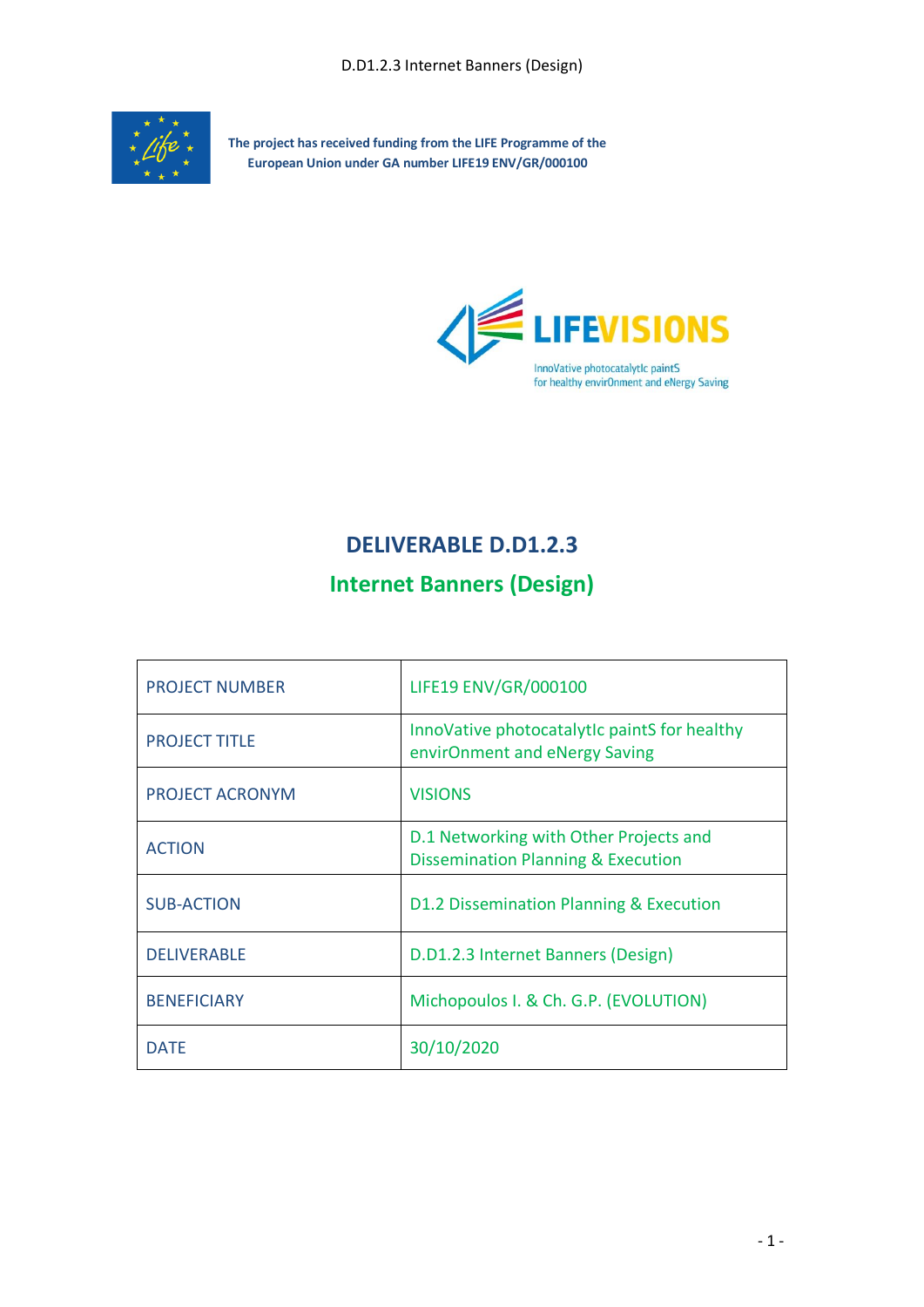# **TABLE OF CONTENT**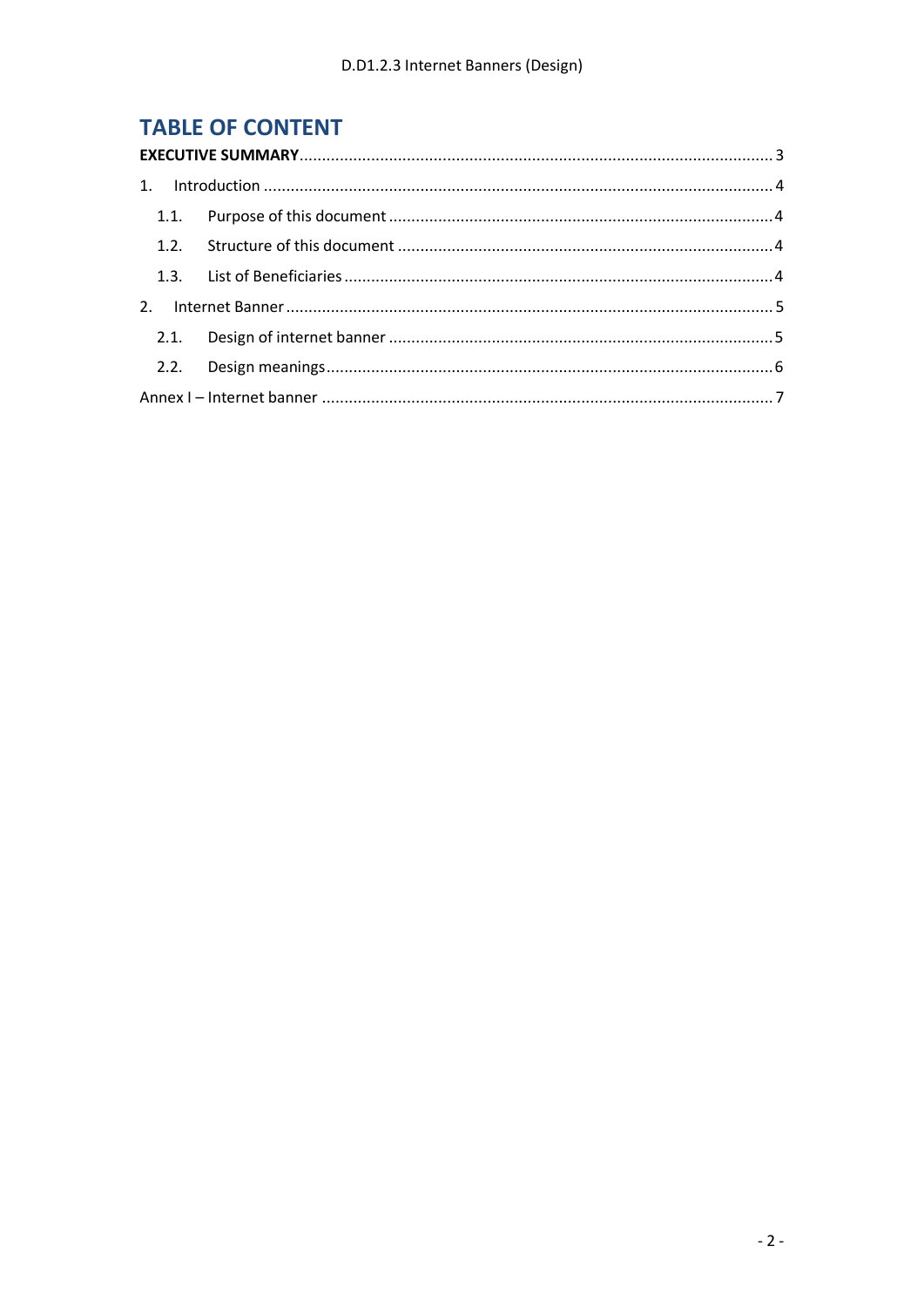#### <span id="page-2-0"></span>**EXECUTIVE SUMMARY**

The VISIONS project aims at upscaling innovative photocatalytic paint, improving the quality of the indoor environment while it will enable significant energy savings in buildings.

This document presents the design of internet banners in Greek and English version, in order to be displayed on internet, as described on D.D2.1 Internet Banners(Display).

EVOLUTION, by means of direct award, assigned an external contractor, the design of internet banners.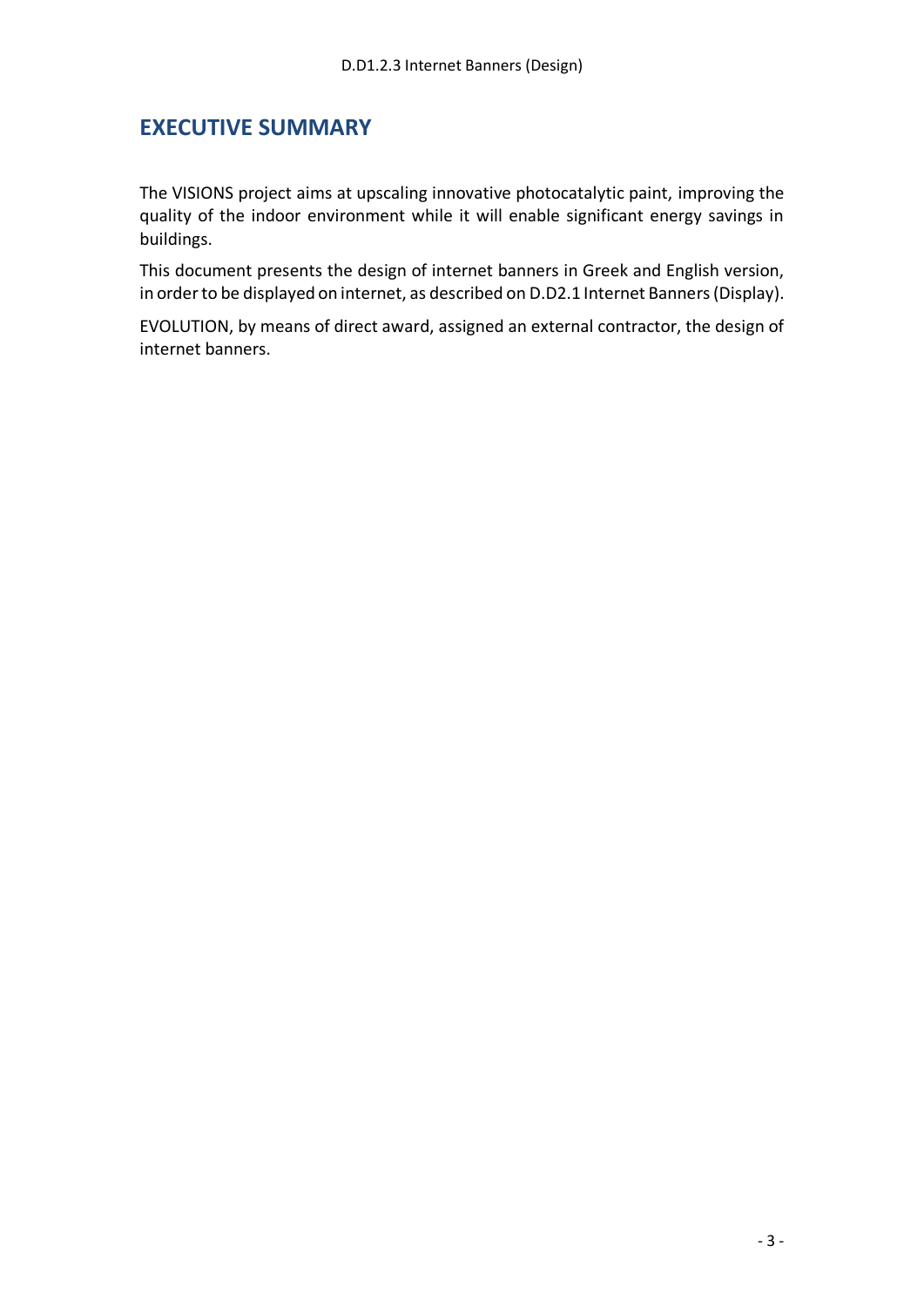## <span id="page-3-0"></span>1. Introduction

This document is the deliverable "D.D1.2.3 Internet Banners (Design)" of the EU‐funded project VISIONS, describing the design of internet banners, which will be presented on well-known and frequently visited websites.

## <span id="page-3-1"></span>1.1.Purpose of this document

This deliverable is part of the dissemination actions and presents the internet banners, aiming to disseminate the project through internet in the most efficient way. Online banners tool is the most effective way to be the project familiar to the public, while enhance project recognition. Internet banners can easily target the specific audience, as they are an excellent tool for dissemination through the most cost-effective way. The purpose of the dissemination is to deliver the appropriate messages on target audience. However, a banner can be effective only when it is designed creatively. This creative way of the design is presented on this document.

### <span id="page-3-2"></span>1.2.Structure of this document

The document is arranged into two main sections.

Section 1 of the document introduces the VISIONS project and explains the purpose of this document.

Section 2 presents internet banner, as designed in Greek and English version and analyses the design ideas and meanings.

Annex I accompany this deliverable and provides the English and Greek version of internet banner in gif format.

| <b>NCSRD</b>     | National Center for Scientific Research DEMOKRITOS                                                                   |
|------------------|----------------------------------------------------------------------------------------------------------------------|
| <b>AUTH</b>      | ARISTOTELIO PANEPISTIMIO THESSALONIKIS (Aristotle University of<br>Thessaloniki - Special Account of Research Funds) |
| <b>EVOLUTION</b> | Michopoulos I. & Ch. G.P.                                                                                            |
| <b>FORTH</b>     | Foundation of Research and Technology - Hellas                                                                       |
| <b>VITEX</b>     | YANNIDIS BROTHERS S.A. - INDUSTRIAL - COMMERCIAL -<br><b>CHEMICAL-TECHNICAL AND HOTEL BUSINESS COMPANY HERMES</b>    |

### <span id="page-3-3"></span>1.3.List of Beneficiaries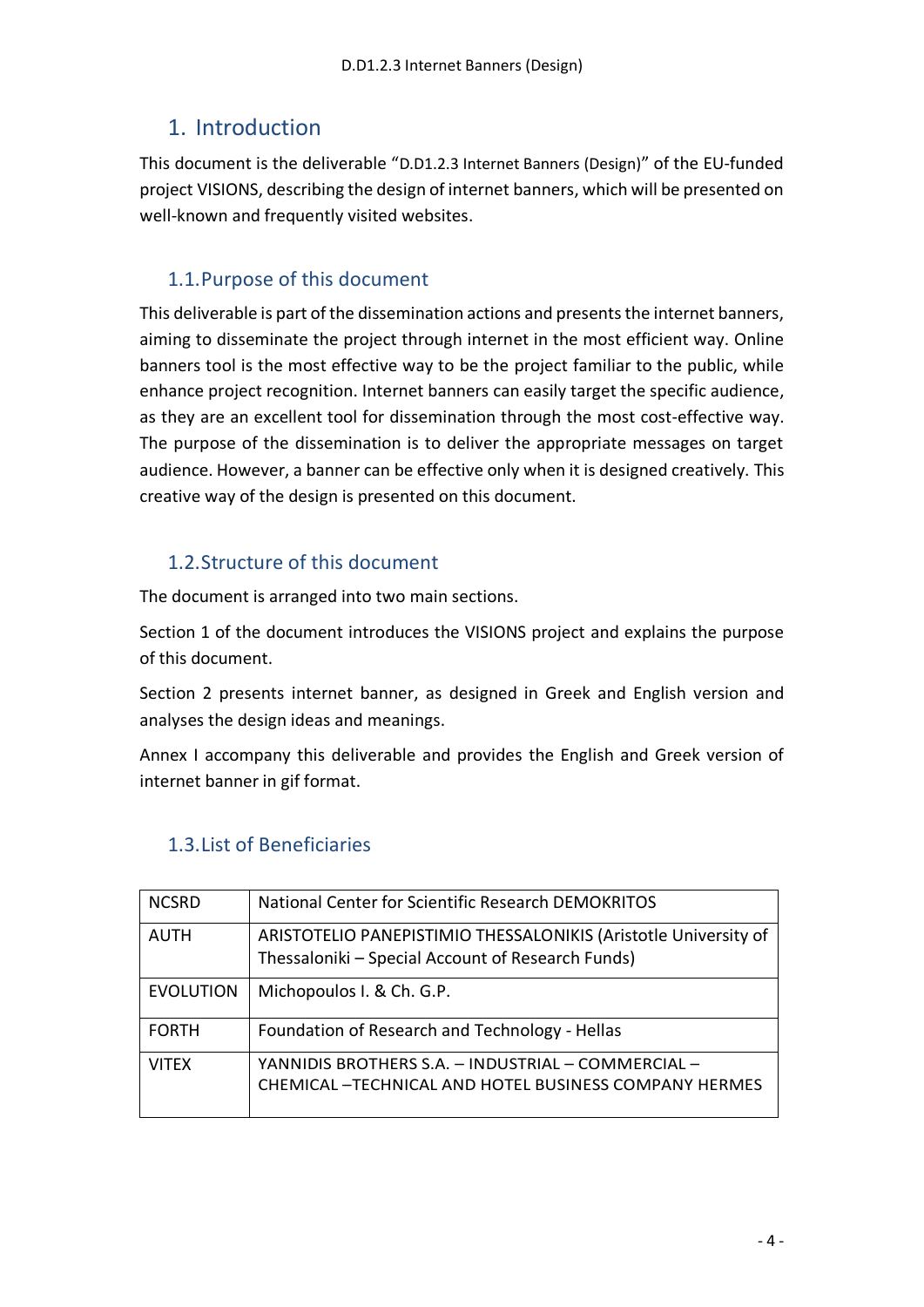## <span id="page-4-0"></span>2. Internet Banner

### 2.1. Design of internet banner

<span id="page-4-1"></span>EVOLUTION, by means of direct award, assigned an external contractor, the design of internet banner as presented below. The design team, based on the selection of the most effective size, components, buttons, frames, file formats, images and colours, designed the English and Greek version of internet banner, in gif format and dimensions 300x250 pixels.

#### English version

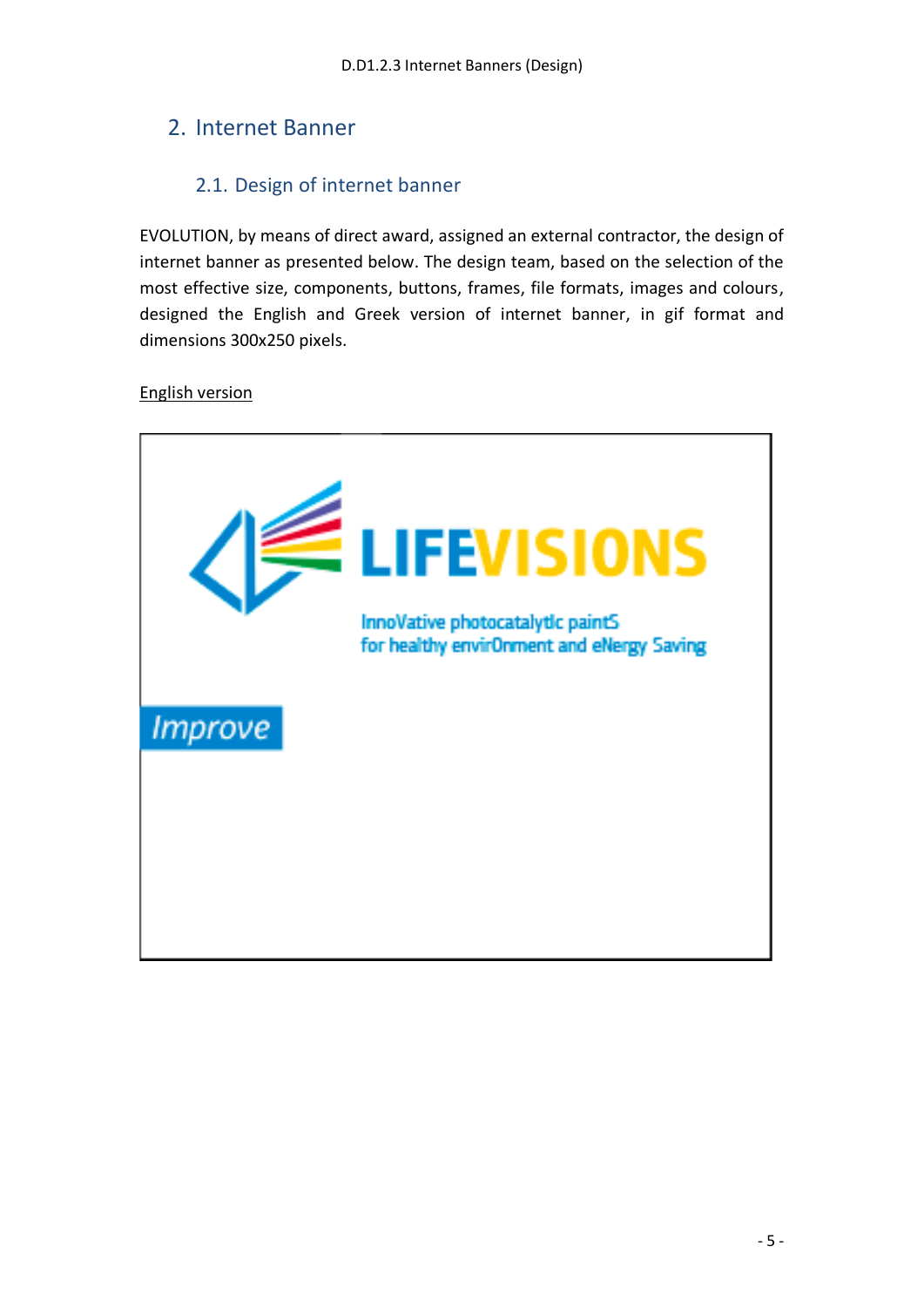#### Greek version



#### <span id="page-5-0"></span>2.2. Design meanings

The design team carefully studied the subject, the objectives and the expected results of the project, in order to have a complete view of it. The banner has been designed following the established graphic charter, and contains the project logo and a representative maxim - MOTΤO "*Improve indoor air quality and save energy, using innovative photocatalytic paints",* aiming to reflect the idea, the purpose and the expected results of the project.

The LIFE logo is also presented on the banner accompanied with the refer of the received funding from the LIFE Programme of the European Union.